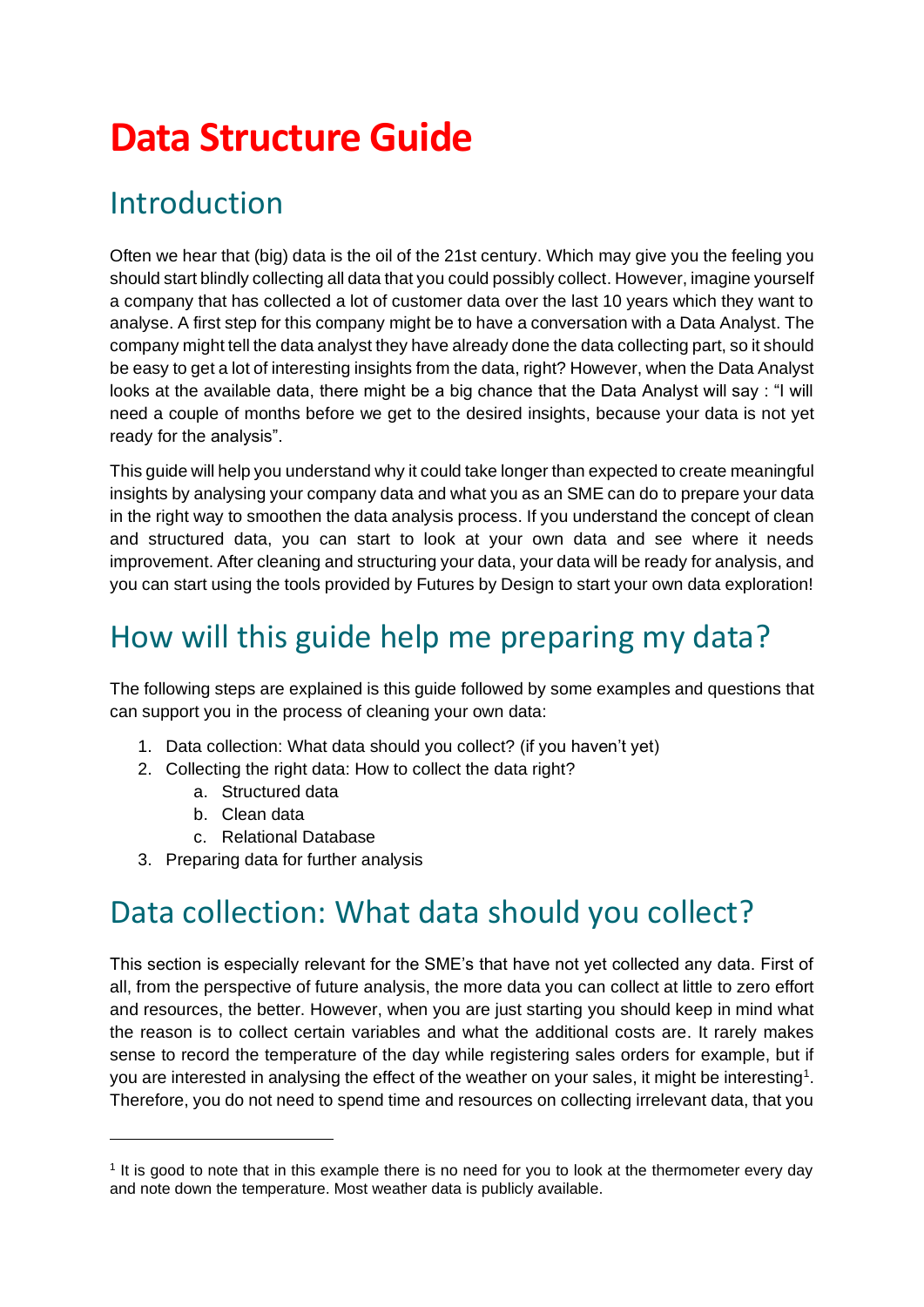are not going to use anyway. Answering the following questions can help in determining which data you need to collect for your initial analyses:

- 1. What is my the question I want to answer using analytics?
- 2. What data do I need to analyse to answer this question?
- 3. Which relevant data can I collect?
- 4. Is that enough to answer my initial question?

### **Example**

For example, you have a company that sells laptops to customers and your goal is to target your customers better with personalized deals. Filling out the questions above could look somewhat like this:

- *1. What is my the question I want to answer using analytics?* How could I target our customers with more personalized deals based on their laptop preferences?
- *2. What are the sub questions to answer this question and which data do I need to make my analyses?*
	- What different type of customers do I have?

The relevant data to see whether there are different type of customer groups, this often requires some domain knowledge:

- o Country
- o Age
- o Gender
- $\circ$  City size
- o Marital status
- o Income
- o Family size
- o Last purchase (date)
- o Amount of purchases
- o Total amount of money spent
- o …..
- What do my customers mostly buy?

The relevant data to see whether there a different products bought:

- o Product name
- o Brand
- o Memory
- o Screen size
- o Camera
- o Bluetooth
- o Amount of USB ports
- o ……
- Can I see a pattern between the different customers buying different products? o Requires all the information above
- *3. Which relevant data can I now collect?*
	- *Customer data*  Name, address, phone number, e-mail, country, age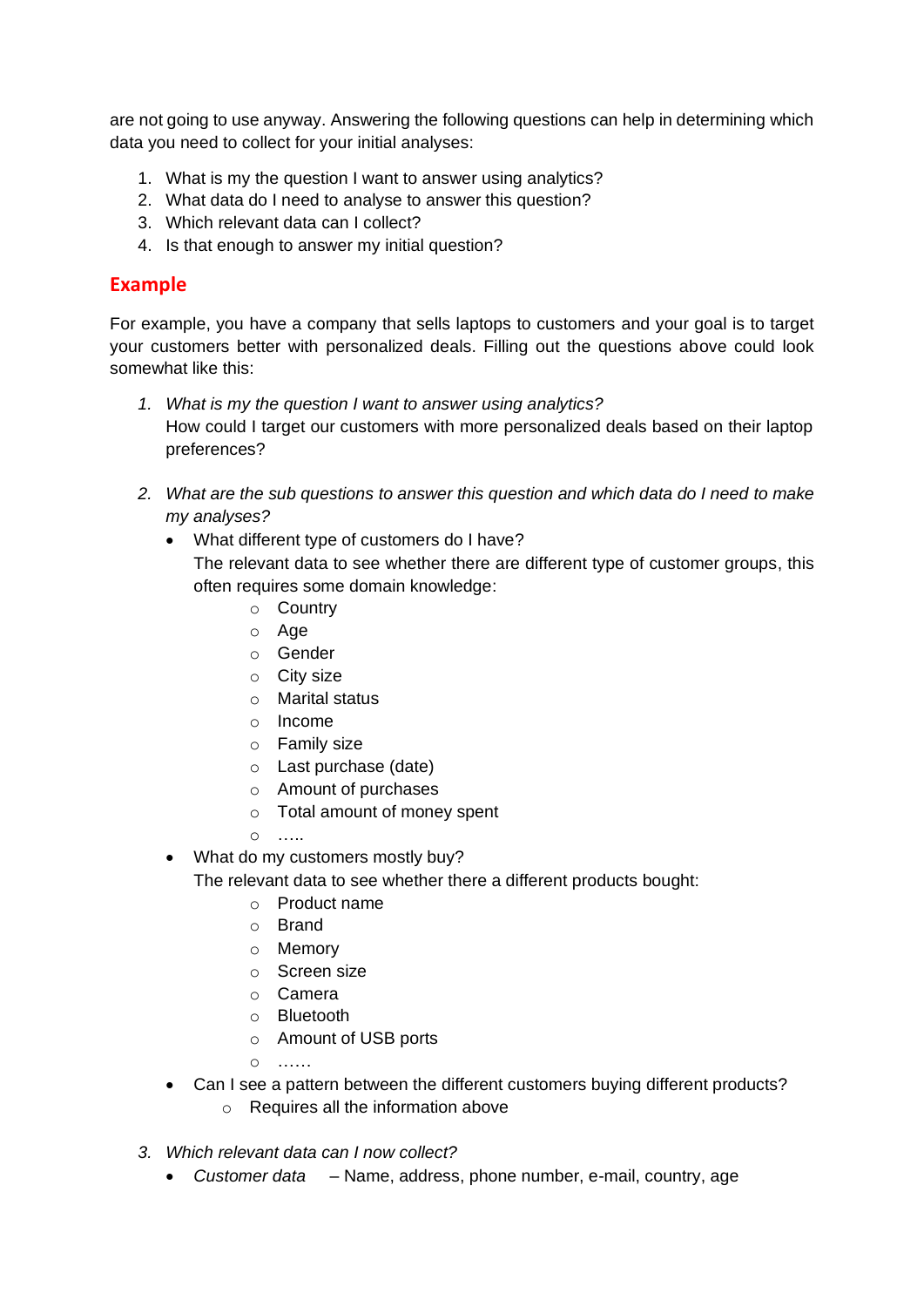- *Product data* Product name, product description, different specifications of a laptop, e.g. screen width, brand, camera, etc.
- *Sales data* Date, Product, Customer, Quantity, price
- 4. Is that enough to answer my initial question? Data analysis is an iterative process, meaning that we can start with the available data. Once it turns out we don't have enough information to come to interesting insights, it is always possible to collect more data. However, start with as much of the possible and relevant data sources as possible.

Of course you can have many different Key Performance Indicators (KPI's), requiring different information provision. Therefore, it is not a bad idea to collect a lot of information. You should, however, at least have the data necessary to answer your research question(s). These questions help you to identify what data and variables you need to answer those questions.

Once we have identified the different variables, it is important to store this data in the right way. There are many options on how to store your data, but Excel is a good place to start if you are just starting to collect your data. If you have a lot of data already, or you are more experienced, you can look into Databases such as MySQL, PostgreSQL or MongoDB.

## Collecting the right data - Structured data

**Structured data** is usually found in Excel datasets or relational databases (we will cover this later). It means that everything is stored in columns or fields. Every row denotes a new instance (person, item, company, or other piece of information). The reason for having structured data is that it makes it more simple to search for pieces of information for you as a person, but also for the computer to eventually perform faster and better analyses.

**Unstructured data** is essentially everything else. Unstructured data might have an internal structure but is not structured via pre-defined data models or schema. It may be textual or nontextual, and human- or machine-generated.

#### **Examples of unstructured data:**

- Text files: Word processing, spreadsheets, presentations, email, logs.
- Email: Email has some internal structure thanks to its metadata, and we sometimes refer to it as semi-structured. However, its message field is unstructured and traditional analytics tools cannot parse it.
- Social Media: Data from Facebook, Twitter, LinkedIn.
- Website: YouTube, Instagram, photo sharing sites.
- Mobile data: Text messages, locations.
- Communications: Chat, IM, phone recordings, collaboration software.
- Media: MP3, digital photos, audio and video files.
- Business applications: MS Office documents, productivity applications.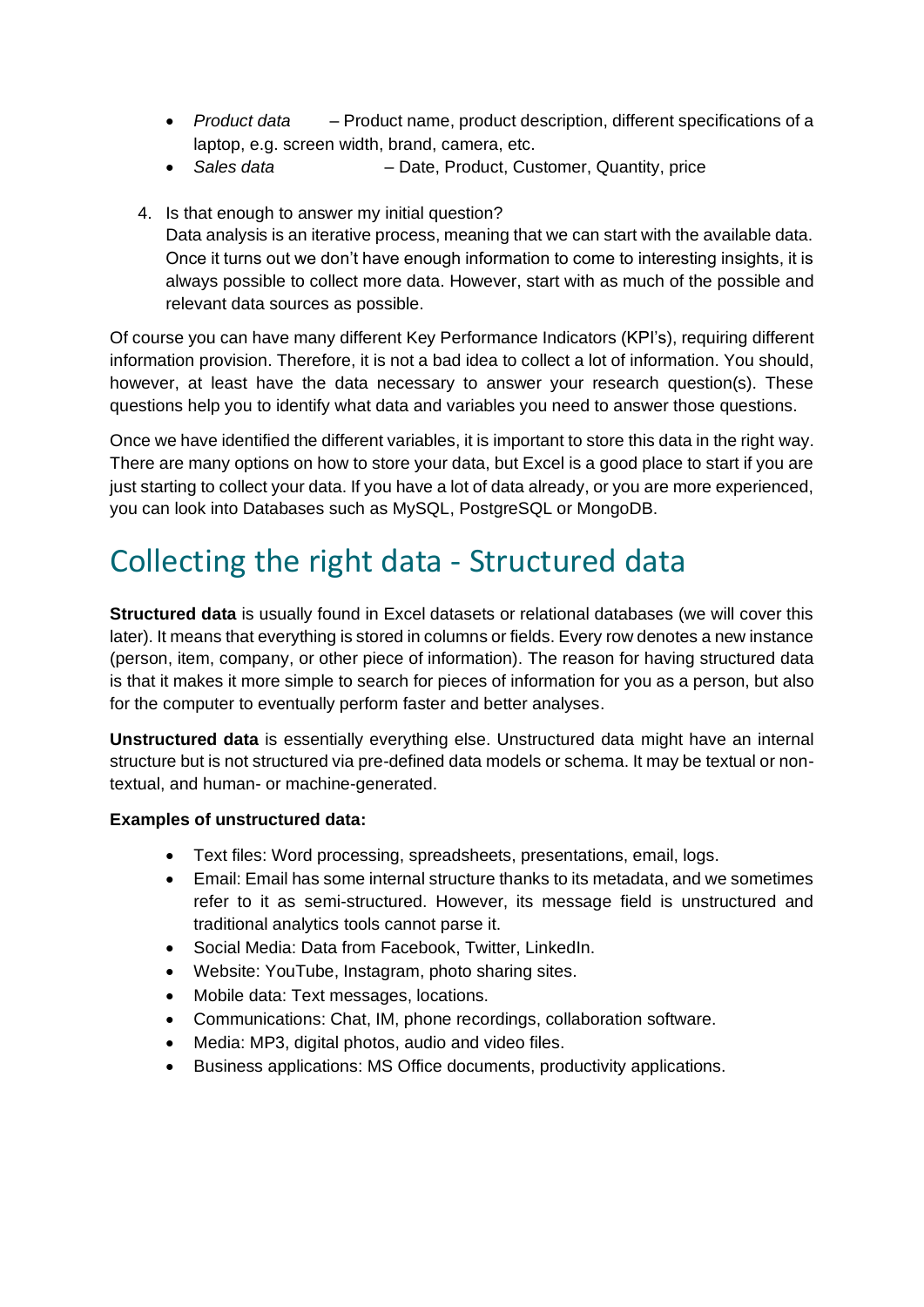## **Example of unstructured data and structured data**

#### Unstructured

Today we had a meeting with Martin Jones, CEO of a possible supplier, Lenovo. They are willing to give us a 10% discount on every laptop that we buy if we buy it in batches of minimum 100.

| Structured       |                     |  |  |  |  |  |  |
|------------------|---------------------|--|--|--|--|--|--|
| Date:            | 21-07-2020          |  |  |  |  |  |  |
| Type of meeting: | Supplier intake     |  |  |  |  |  |  |
| Contact person:  | <b>Martin Jones</b> |  |  |  |  |  |  |
| Company:         | Lenovo              |  |  |  |  |  |  |
| Discount:        | 10%                 |  |  |  |  |  |  |
| Minimum<br>batch | 100                 |  |  |  |  |  |  |
| size:            |                     |  |  |  |  |  |  |

#### **Questions**

- 1. What types of unstructured data do you have?
- 2. If so, how could you transform this unstructured data into structured data?

\_\_\_\_\_\_\_\_\_\_\_\_\_\_\_\_\_\_\_\_\_\_\_\_\_\_\_\_\_\_\_\_\_\_\_\_\_\_\_\_\_\_\_\_\_\_\_\_\_\_\_\_\_\_\_\_\_\_\_\_\_\_\_\_\_\_\_\_

\_\_\_\_\_\_\_\_\_\_\_\_\_\_\_\_\_\_\_\_\_\_\_\_\_\_\_\_\_\_\_\_\_\_\_\_\_\_\_\_\_\_\_\_\_\_\_\_\_\_\_\_\_\_\_\_\_\_\_\_\_\_\_\_\_\_\_\_

\_\_\_\_\_\_\_\_\_\_\_\_\_\_\_\_\_\_\_\_\_\_\_\_\_\_\_\_\_\_\_\_\_\_\_\_\_\_\_\_\_\_\_\_\_\_\_\_\_\_\_\_\_\_\_\_\_\_\_\_\_\_\_\_\_\_\_\_

\_\_\_\_\_\_\_\_\_\_\_\_\_\_\_\_\_\_\_\_\_\_\_\_\_\_\_\_\_\_\_\_\_\_\_\_\_\_\_\_\_\_\_\_\_\_\_\_\_\_\_\_\_\_\_\_\_\_\_\_\_\_\_\_\_\_\_\_

\_\_\_\_\_\_\_\_\_\_\_\_\_\_\_\_\_\_\_\_\_\_\_\_\_\_\_\_\_\_\_\_\_\_\_\_\_\_\_\_\_\_\_\_\_\_\_\_\_\_\_\_\_\_\_\_\_\_\_\_\_\_\_\_\_\_\_\_

\_\_\_\_\_\_\_\_\_\_\_\_\_\_\_\_\_\_\_\_\_\_\_\_\_\_\_\_\_\_\_\_\_\_\_\_\_\_\_\_\_\_\_\_\_\_\_\_\_\_\_\_\_\_\_\_\_\_\_\_\_\_\_\_\_\_\_\_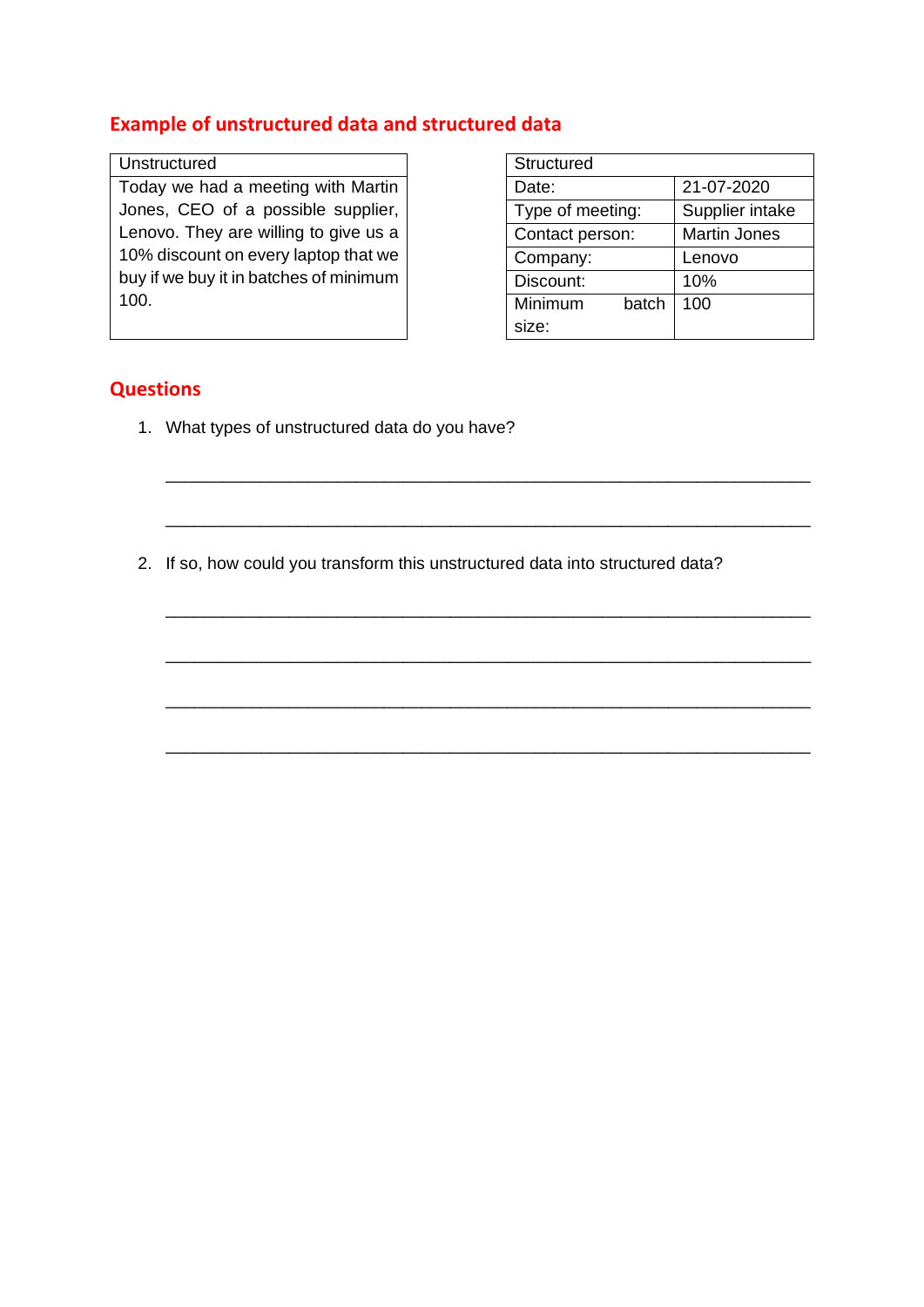## Collecting the right data - Clean data

**Data cleaning** means the process of identifying the incorrect, incomplete, inaccurate, irrelevant or missing part of the data and then modifying, replacing or deleting them according to the necessity. Data cleaning is a large part of the work, when you want to create value from your data. It takes up most of a data scientist's time.

Data is essential for analytics and machine learning, but when it comes to the real world data, it is likely that data may contain incomplete, inconsistent or missing values. Therefore, the importance of data cleaning cannot be overstated. No matter the algorithm you use — if your data is bad, you will get bad results. Professional data scientists know this and have revealed that data cleaning takes up to 70% of the time spent on a data science project.

### Missing values

This is perhaps the most common trait of unclean data. These values usually take the form of NaN or None in a table. This is, for example, the case when you open your data in Excel, and there are empty cells. Missing values can also lead models that predict NaN values, which we would not want. In order to handle missing data, it is important to identify the cause of the missing data. This will guide us in deciding on the best way to handle them.

There are several causes of missing data values. Some values could be missing because they do not exist, others could be missing because of improper collection of data or poor data entry. For example, if someone is single and a question applies to married people, then the question will contain a missing value. In cases like this, it would be wrong to fill in a value for that question. So how can you handle these missing values ? It depends on the type of data you are collecting:

### **Types of data**

- **Numerical:** You can either fill in a 0 or the average for missing values.
- **Text** : Most of the time text is not relevant for analysis, especially when the column is the description of an item.
- **Category** : If there is a row that doesn't fall in the available categories, you can create a new category "No category". Which can be used to fill up the empty values.
- **Dates** : If a date is missing, while this is essential for your analysis you can best delete the whole row if you cannot recall the date. Deleting rows or columns is the least preferred but a good alternative if you can't fill in the missing values.

## Inconsistent data

This mostly occurs in text or categorical data. For example, when you have to write down the names of different countries, employee #1 might write down "netherlands", employee #2 might write down "The Netherlands" and employee #3 might write down "Holland". While they all mean the same thing, it is written different and a computer will not see them as equal. If we were to do an analysis based on the demographics of your customer, a result would give that there is one person living in "netherlands", "The Netherlands", and "Holland" rather than 3 persons living in The Netherlands.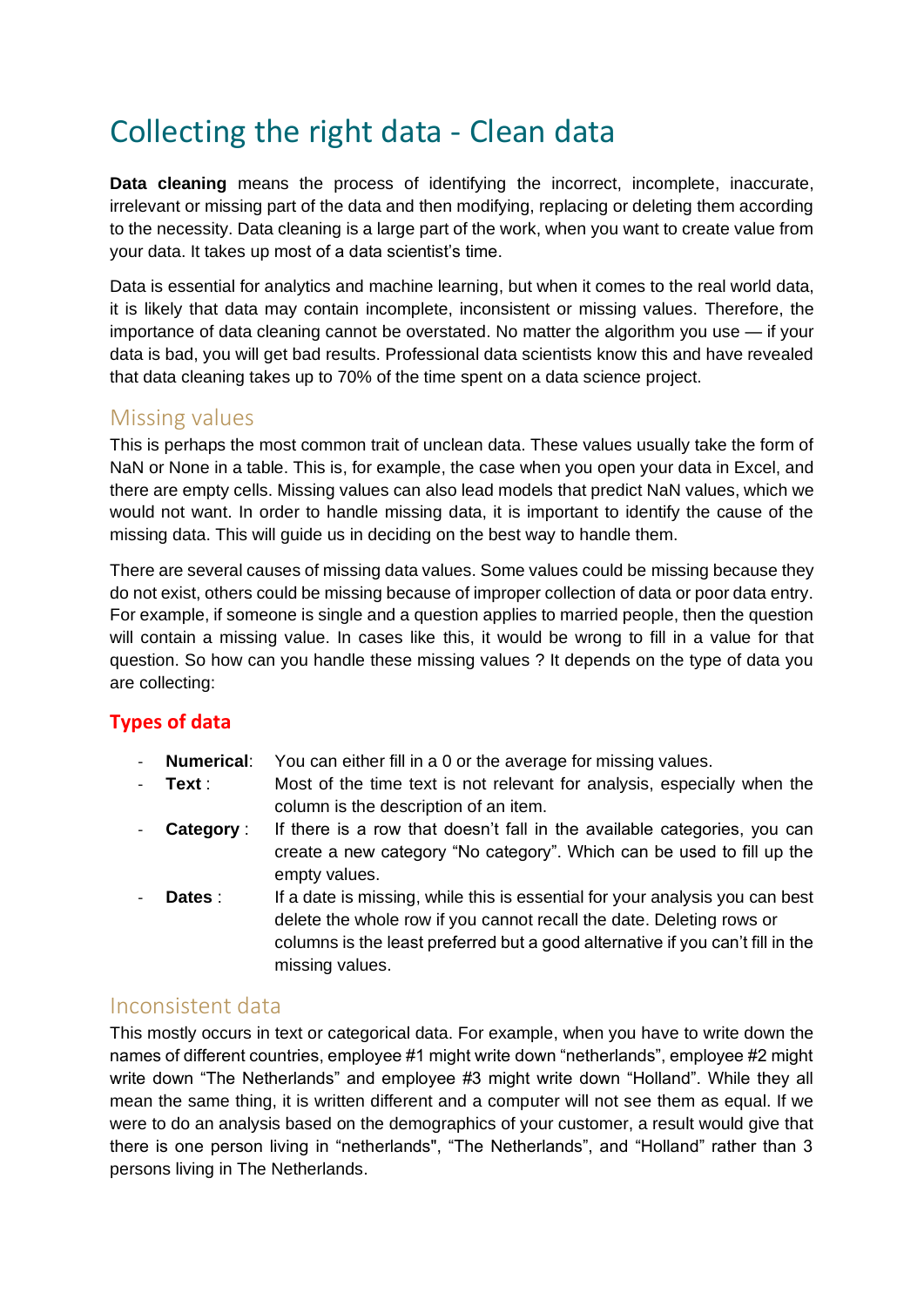So how can you handle this inconsistent data? Figure out for yourself how you are collecting the data now. Is it possible for your employees to fill in certain values? If so, are they limited by a dropdown menu (consistent data) or is it an open text box allowing for all different types of values (inconsistent data). If it is the latter, check your data for any inconsistencies and try to prevent having open fields but rather choose dropdown menu's or write clear instructions on how to enter the data.

### **Example**

| <b>Name</b>        | <b>Address</b>     |                          |            | <b>Phone</b> |             | E-mail                  |
|--------------------|--------------------|--------------------------|------------|--------------|-------------|-------------------------|
| <b>Tyrone Lowe</b> | St<br>89           | James                    | Boulevard, |              | +44 77 6428 | t.lowe@gmail.com        |
|                    | <b>EX39</b>        |                          | OYB,       | 2654         |             |                         |
|                    | <b>Horns Cross</b> |                          |            |              |             |                         |
| Spears,            | 17                 | Ponteland                | Rd,        | 070-         |             | lorenspears@outlook.com |
| Loren              | Mortimer           |                          | WE,        | 09974620     |             |                         |
|                    | TD57XT             |                          |            |              |             |                         |
| Maria              | 96                 | Preston                  | Rd.        | 077          | 1879        | m.randall@icloud.com    |
| Randall            |                    | <b>Mortimer West End</b> |            | 1573         |             |                         |

Table 1. Structured, unclean data

| <b>First</b> | Last          | <b>Street</b>    | <b>Zipcode</b>  | City     | <b>Phone</b> | E-mail                  |
|--------------|---------------|------------------|-----------------|----------|--------------|-------------------------|
| name         | name          |                  |                 |          |              |                         |
| Tyrone       | Lowe          | 89<br>St         | <b>EX39</b>     | Horns    | $+44$ 77     | t.lowe@gmail.com        |
|              |               | James            | 0YB             | Cross    | 6428         |                         |
|              |               | <b>Boulevard</b> |                 |          | 2654         |                         |
| Loren        | <b>Spears</b> | 17               | TD <sub>5</sub> | Mortimer | $+44$ 70     | lorenspears@outlook.com |
|              |               | Ponteland        | 7XT             | West     | 0997         |                         |
|              |               | Rd               |                 | End      | 4620         |                         |
| Maria        | Randall       | 96               | RG7             | Mortimer | $+44$ 77     | m.randall@icloud.com    |
|              |               | Preston          | 5DS             | West     | 1879         |                         |
|              |               | Rd               |                 | End      | 1573         |                         |

Table 2. Structured, clean data

Can you see the differences? Let me help you:

- First name and last name separated in columns to prevent messing with the order

\_\_\_\_\_\_\_\_\_\_\_\_\_\_\_\_\_\_\_\_\_\_\_\_\_\_\_\_\_\_\_\_\_\_\_\_\_\_\_\_\_\_\_\_\_\_\_\_\_\_\_\_\_\_\_\_\_\_\_\_\_\_\_\_\_\_\_\_

- Address split up in street, zipcode, city to prevent messing with the order
- City written down consistently (Mortimer WE/ Mortimer West End)
- Phone written down consistently with the land code

### **Questions**

1. How clean is the data in your systems?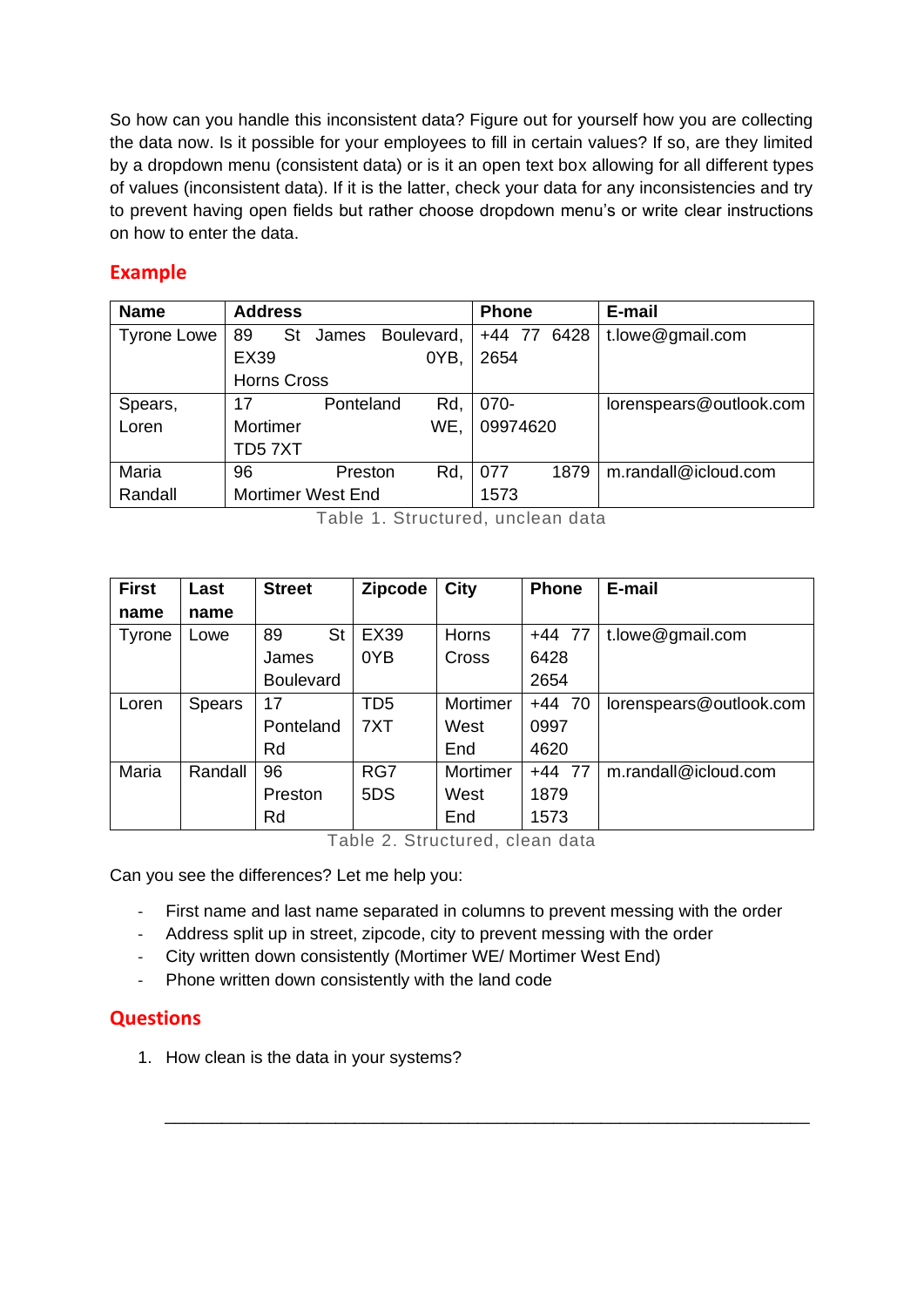- 2. Can you write down any data sources that are collected in a clean, consistent way?
- 3. Can you write down any data sources thar are not (yet) collected in a clean, consistent way?

\_\_\_\_\_\_\_\_\_\_\_\_\_\_\_\_\_\_\_\_\_\_\_\_\_\_\_\_\_\_\_\_\_\_\_\_\_\_\_\_\_\_\_\_\_\_\_\_\_\_\_\_\_\_\_\_\_\_\_\_\_\_\_\_\_\_\_\_

\_\_\_\_\_\_\_\_\_\_\_\_\_\_\_\_\_\_\_\_\_\_\_\_\_\_\_\_\_\_\_\_\_\_\_\_\_\_\_\_\_\_\_\_\_\_\_\_\_\_\_\_\_\_\_\_\_\_\_\_\_\_\_\_\_\_\_\_

\_\_\_\_\_\_\_\_\_\_\_\_\_\_\_\_\_\_\_\_\_\_\_\_\_\_\_\_\_\_\_\_\_\_\_\_\_\_\_\_\_\_\_\_\_\_\_\_\_\_\_\_\_\_\_\_\_\_\_\_\_\_\_\_\_\_\_\_

\_\_\_\_\_\_\_\_\_\_\_\_\_\_\_\_\_\_\_\_\_\_\_\_\_\_\_\_\_\_\_\_\_\_\_\_\_\_\_\_\_\_\_\_\_\_\_\_\_\_\_\_\_\_\_\_\_\_\_\_\_\_\_\_\_\_\_\_

\_\_\_\_\_\_\_\_\_\_\_\_\_\_\_\_\_\_\_\_\_\_\_\_\_\_\_\_\_\_\_\_\_\_\_\_\_\_\_\_\_\_\_\_\_\_\_\_\_\_\_\_\_\_\_\_\_\_\_\_\_\_\_\_\_\_\_\_

4. What steps could you undertake to increase the data quality of these data sources?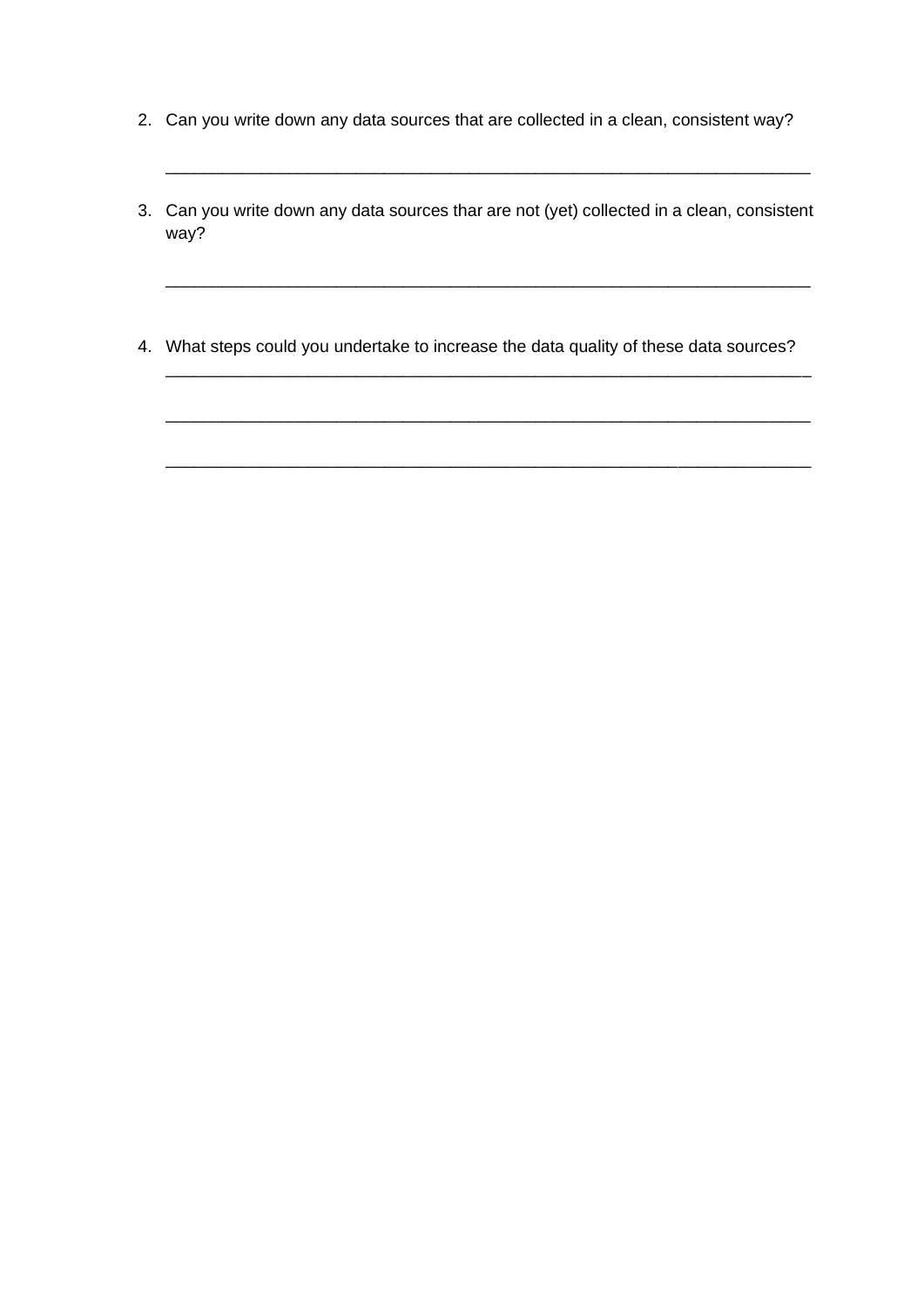## Collecting the right data - Relational database

In the above examples, we mentioned different data sources such as Customer data and Product data. It is common for organisations to have multiple tables that store different types of data. To get a more holistic/rich view on the business question you are trying to answer it might be necessary to combine different data sources within your company. A **relational database** is a way of storing and organizing your data into tables, and links them, based on defined relationships. These relationships enable you to easily retrieve and combine data from one or more tables. Therefore a database can be seen as a collection of tables. If you understand the logic behind these relational databases, it might help you structure your own data in the correct way.

- A **database** contains one or more tables of information.
- The rows in a table are called **records**.
- The columns in a table are called **fields** or **attributes**.
- A database that contains two or more related tables is called a **relational** database.

In this guide we will not elaborate too much on creating a fully functioning relational database, but rather give you some basic knowledge and rules. These rules should be kept in mind when collecting or organizing your data. We will explain these different steps with an example and end with an hands-on example in Excel.

## Step 1. Start with a clean and structured table with information

Imagine that you are responsible for keeping track of all the books being checked out of a library. You fill out the single table below every time when someone borrows a book to track all the critical information:

| <b>First</b><br>name | Last<br><b>Name</b> | <b>Address</b> | <b>Phone</b> | <b>Book title</b>     | <b>Author</b> | Year | <b>Due</b><br><b>Date</b> |
|----------------------|---------------------|----------------|--------------|-----------------------|---------------|------|---------------------------|
| <b>Bob</b>           | Smith               | Main<br>123    | $555-$       | Don Quixote           | Miguel        | 1605 | $14-07-$                  |
|                      |                     | St.            | 1212         |                       | Cervantes     |      | 2020                      |
| Alicia               | Petersohn           | 136<br>Oak     | 555-         | Three Men in a        | K.<br>Jerome  | 1889 | $16-07-$                  |
|                      |                     | St.            | 1234         | <b>Boat</b>           | Jerome        |      | 2020                      |
| <b>Bob</b>           | Smith               | 123<br>Main    | $555 -$      | <b>Things</b><br>fall | Chinua        | 1958 | $15-08-$                  |
|                      |                     | St.            | 1212         | Apart                 | Achebe        |      | 2020                      |
| <b>Bob</b>           | Smith               | 123<br>Main    | 555-         | Anna Karenina         | Leo Tolstoy   | 1873 | $15-08-$                  |
|                      |                     | St.            | 1212         |                       |               |      | 2020                      |
| Zayn                 | Murray              | 248<br>Pine    | 555-         | Heidi                 | Johanna       | 1880 | $17-08-$                  |
|                      |                     | Dr.            | 1248         |                       | Spyri         |      | 2020                      |
| <b>Bob</b>           | Smith               | Main<br>123    | 555-         | Man<br>The<br>Old     | Earnest       | 1952 | $10 - 09 -$               |
|                      |                     | St.            | 1212         | and the Sea           | Hemingway     |      | 2020                      |

Table 3. Original table

This table meets the basic need to keep track of who has checked out which book, but does have some serious flaws in terms of efficiency, space required, and maintenance time.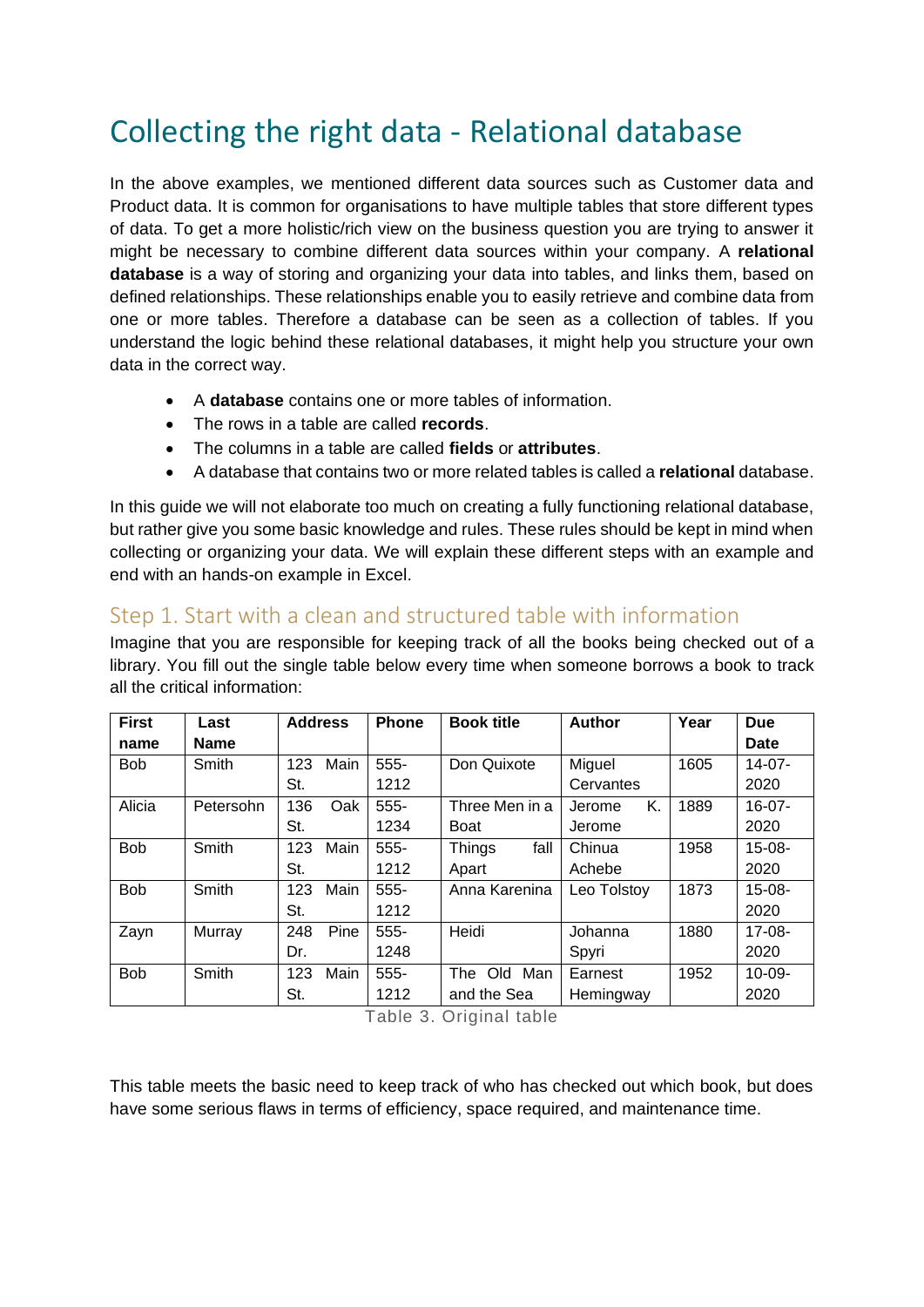#### **Problems with this table:**

• Re-enter existing information

When Bob checks out more books over time, you will have to re-enter all of his contact information for every book. This is a waste of time, since you've entered his contact information already, but also increases opportunity for error.

• Update all rows when change occurs

When an update is necessary (e.g. Bob's phone number changes), each of Bob's records must be located and corrected. If one of Bob's records has a different phone number from the rest, is it a correction, a record overlooked during the last update, or a data-entry mistake?

• A lot of duplicate information

For each book the author and the year it is published in, is entered. This is also duplicate information and again increases the opportunity for error.

These problems can be decreased by **normalizing** our data – in other words, dividing the information into multiple tables with the goal of having "a place for everything, and everything in its place." Each piece of information should appear just once, simplifying data maintenance and decreasing the storage space required.

#### **Reasons for normalization:**

- 1. Minimize duplicate data
- 2. Minimize or avoid data modification issues
- 3. Simplify extracting important data

## Step 2. Create unique rows, prevent duplicate information

In order to prevent the collection of duplicate data and leaving less room for errors, there are some basic guidelines you can follow:

#### **Basic guidelines**

- Every table has a primary key **The primary key** is one or more columns whose values are unique in this table, and so can be used to identify different rows, e.g. order number, employee number, invoice number. The primary key is the column that will help you connect different tables of information correctly.
- Tables cannot contain sub-columns You cannot list multiple cities in one column and separate them with a semi-colon. For example, the value "Chicago" is desired; whereas "Chicago; Los Angeles; New York" is not.
- A table should not contain repeating groups of columns. Examples are Customer1Name, Customer2Name, and Customer3Name.
- If a column contains duplicate information, it should be listed in a new table. For example, if the address of a person is repeated multiple times in a column it is sensitive for errors and should be registered in a separate table (Customer data).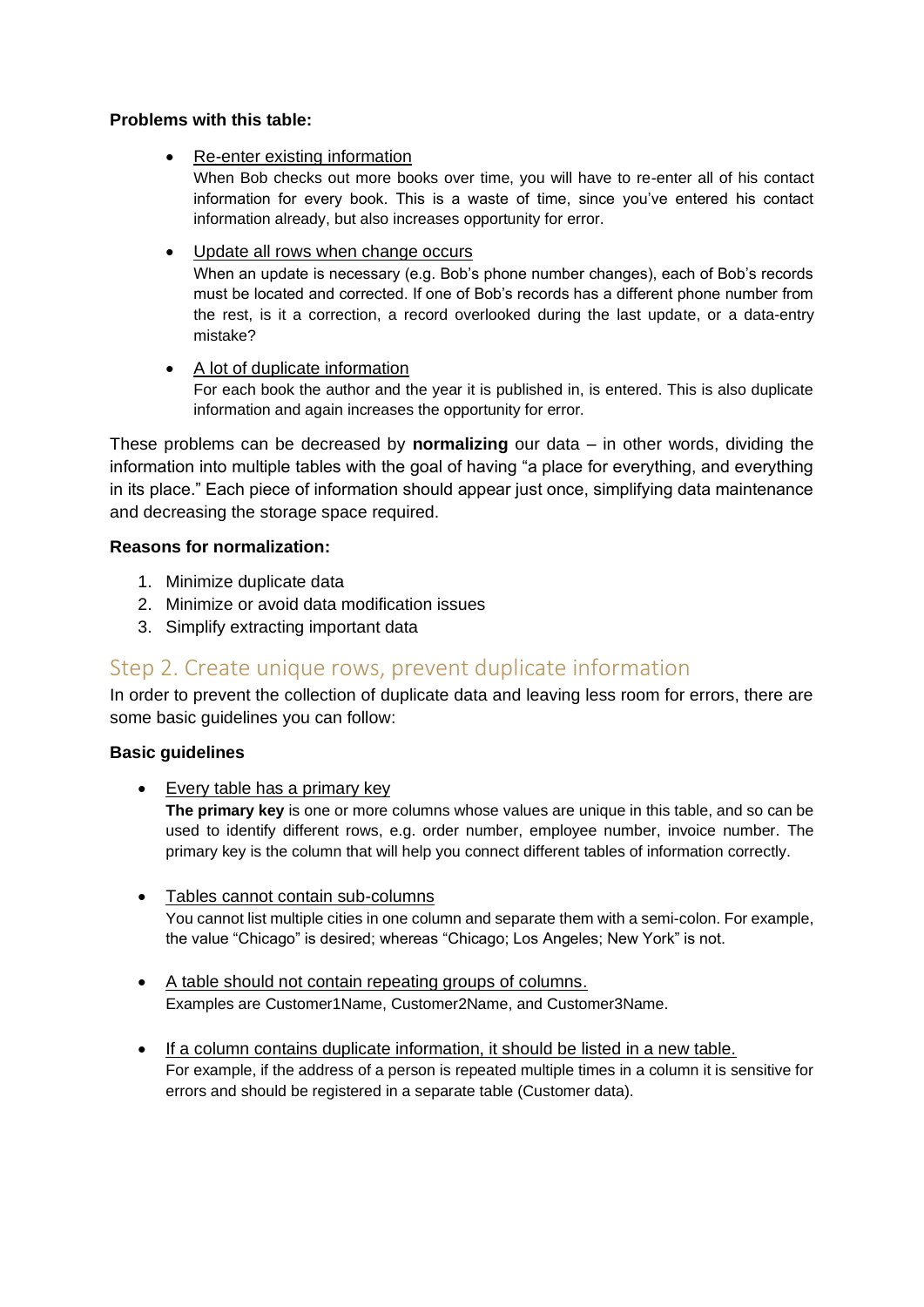### **Example**

According to the rules above, we can separate the data in two tables. Instead of repeating everything we know about a client whenever he checks out a book, we will instead give each library client an ID, and repeat *only the ID* whenever we want to associate that person with a record in another table. This helps to show which records in the Clients table correspond to which records in the Checkout table – in other words, who checked out which book.

| <b>Clients table</b> |                   |              |              |          |  |  |  |  |  |
|----------------------|-------------------|--------------|--------------|----------|--|--|--|--|--|
| <b>Client</b>        | <b>First name</b> | <b>Phone</b> |              |          |  |  |  |  |  |
| ID                   |                   | name         |              |          |  |  |  |  |  |
|                      | <b>Bob</b>        | Smith        | 123 Main St. | 555-1212 |  |  |  |  |  |
| っ                    | Alicia            | Petersohn    | 136 Oak St.  | 555-1234 |  |  |  |  |  |
| 3                    | Zavn              | Murray       | 248 Pine Dr. | 555-1248 |  |  |  |  |  |

| <b>Checkout table</b> |                  |                         |                          |      |            |  |  |  |  |  |
|-----------------------|------------------|-------------------------|--------------------------|------|------------|--|--|--|--|--|
| <b>Checkout ID</b>    | <b>Client ID</b> | <b>Book title</b>       | <b>Author</b>            | Year | Due date   |  |  |  |  |  |
|                       |                  | Don Quixote             | <b>Miguel Cervantes</b>  | 1605 | 14-07-2020 |  |  |  |  |  |
| 2                     | 2                | Three Men in a Boat     | Jerome K. Jerome         | 1889 | 16-07-2020 |  |  |  |  |  |
| 3                     |                  | Things fall Apart       | Chinua Achebe            | 1958 | 15-08-2020 |  |  |  |  |  |
| $\overline{4}$        |                  | Anna Karenina           | Leo Tolstoy              | 1873 | 15-08-2020 |  |  |  |  |  |
| 5                     | 3                | Heidi                   | Johanna Spyri            | 1880 | 17-08-2020 |  |  |  |  |  |
| 6                     |                  | The Old Man and the Sea | <b>Earnest Hemingway</b> | 1952 | 10-09-2020 |  |  |  |  |  |

Table 4. Clients table & Checkout table separated

Now the two tables can be related by using the Client ID. In Clients table, the Client ID field is the primary key and so its values must remain unique. For example, the value "2" can appear only on one record - Alicia's - and Alicia can have only one Client ID - "2."

Client ID cannot be the primary key of the Checkout table, because as we see Client ID "1" appears more than once and is thus not unique. This makes sense, because we want the clients to be able to rent multiple books. If Client ID were the primary key for the Checkout table, each person would only be permitted to check out one book, and afterwards be forbidden to check out any more books, ever.

We can't make Book Title the primary key, or we'd have a similar problem – each book could only be checked out once, and afterwards no one would be permitted to check it out ever again. We can't make Due Date the primary key, or else only one book could be due each day. Since none of the existing fields works as a primary key, a new field is added to identify each record named Checkout ID.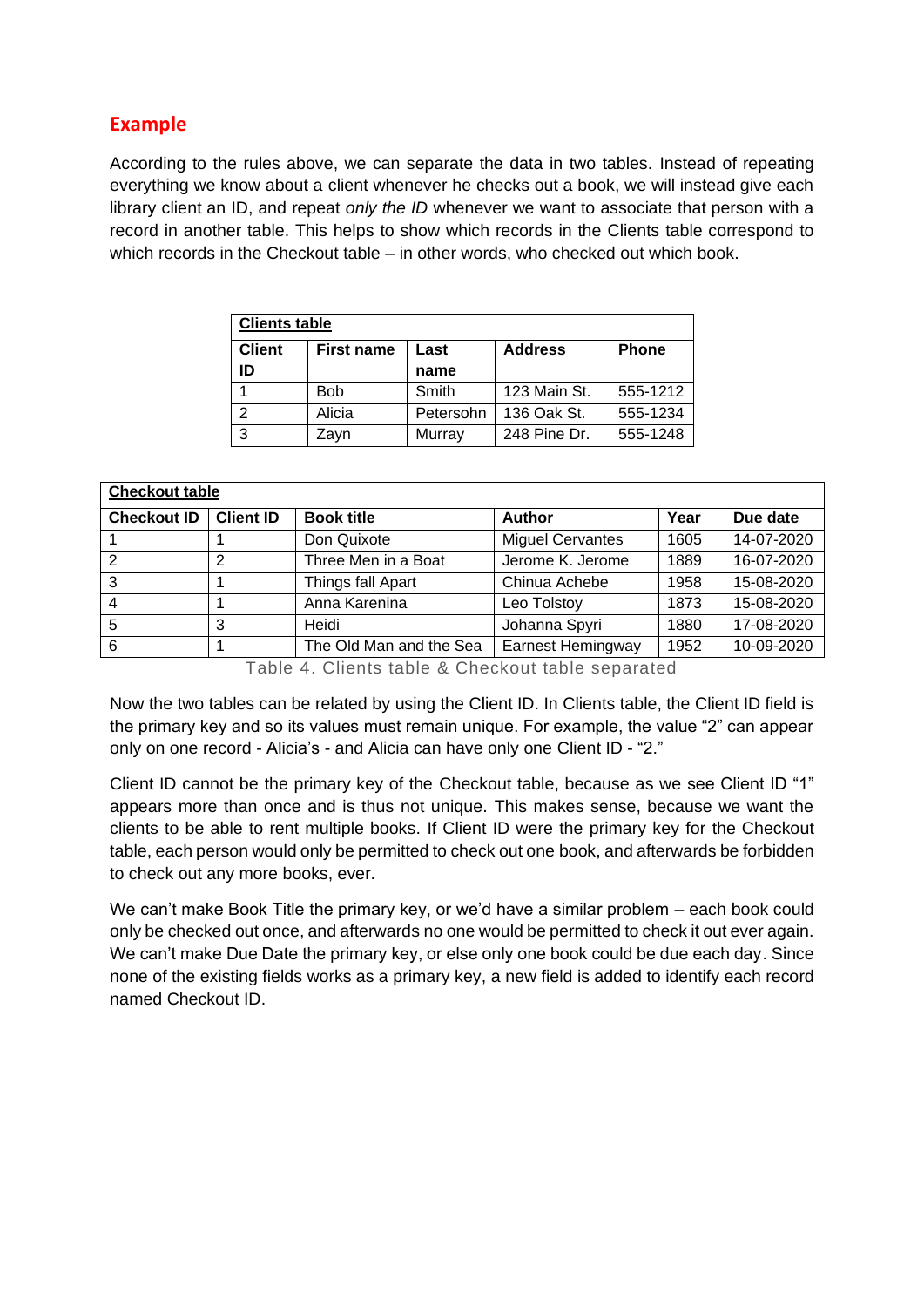## Step 3 – Primary key related columns

The primary key is used to uniquely identify each row in a table. When we talk about columns that depend on the primary key, we mean that in order to find a particular value, such as what color is Kris' hair, you would first have to know the primary key, such as an EmployeeID, to look up the answer. When all the columns relate to the primary key, they naturally share a common purpose, such as describing an employee.

Once you identify a table's purpose, look at each of the table's columns and ask yourself, **"Does this column describe what the primary key identifies?"**

- If you answer "yes," then the column is dependent on the primary key and belongs in the table.
- If you answer "no," then the column should be moved different table.

#### **Example**

When looking at our Checkout table in Table 2 above, we see that there is still some additional information (author, year) being collected for a book while this is not the purpose of the table. Therefore, we create a new table in Table 3 below called Book. Now we have the optimal database structure for the given dataset which satisfies al the guidelines. This structure allows for fast analyses and minimalizes the probability for errors.

| <b>Clients table</b> |                      |              |                | <b>Books table</b> |                |                                |                      |      |
|----------------------|----------------------|--------------|----------------|--------------------|----------------|--------------------------------|----------------------|------|
| <b>Client</b><br>ID  | <b>First</b><br>name | Last<br>name | <b>Address</b> | <b>Phone</b>       | <b>Book ID</b> | <b>Book title</b>              | <b>Author</b>        | Year |
| 1                    | <b>Bob</b>           | <b>Smith</b> | 123 Main St.   | 555-<br>1212       | 1              | Don Quixote                    | Miguel<br>Cervantes  | 1605 |
| $\overline{2}$       | Alicia               | Petersohn    | 136 Oak St.    | $555 -$<br>1234    | $\overline{2}$ | Three Men in<br>a Boat         | Johanna<br>Spyri     | 1880 |
| 3                    | Zayn                 | Murray       | 248 Pine Dr.   | $555 -$<br>1248    | 3              | fall<br><b>Things</b><br>Apart | Chinua<br>Achebe     | 1958 |
|                      |                      |              |                |                    | $\overline{4}$ | Anna<br>Karenina               | Leo Tolstoy          | 1873 |
|                      |                      |              |                |                    | 5              | Heidi                          | Johanna<br>Spyri     | 1880 |
|                      |                      |              |                |                    | 6              | The Old Man<br>and the Sea     | Earnest<br>Hemingway | 1952 |

| <b>Checkout table</b> |                  |                |            |  |  |  |  |  |  |  |
|-----------------------|------------------|----------------|------------|--|--|--|--|--|--|--|
| <b>Checkout ID</b>    | <b>Client ID</b> | <b>Book ID</b> | Due date   |  |  |  |  |  |  |  |
|                       |                  |                | 14-07-2020 |  |  |  |  |  |  |  |
| ົ                     |                  | ŋ              | 16-07-2020 |  |  |  |  |  |  |  |
| 3                     |                  |                | 15-08-2020 |  |  |  |  |  |  |  |
|                       |                  |                | 15-08-2020 |  |  |  |  |  |  |  |
| 5                     | 3                | 5              | 17-08-2020 |  |  |  |  |  |  |  |
| 6                     |                  | 6              | 10-09-2020 |  |  |  |  |  |  |  |

Table 5. Optimal database structure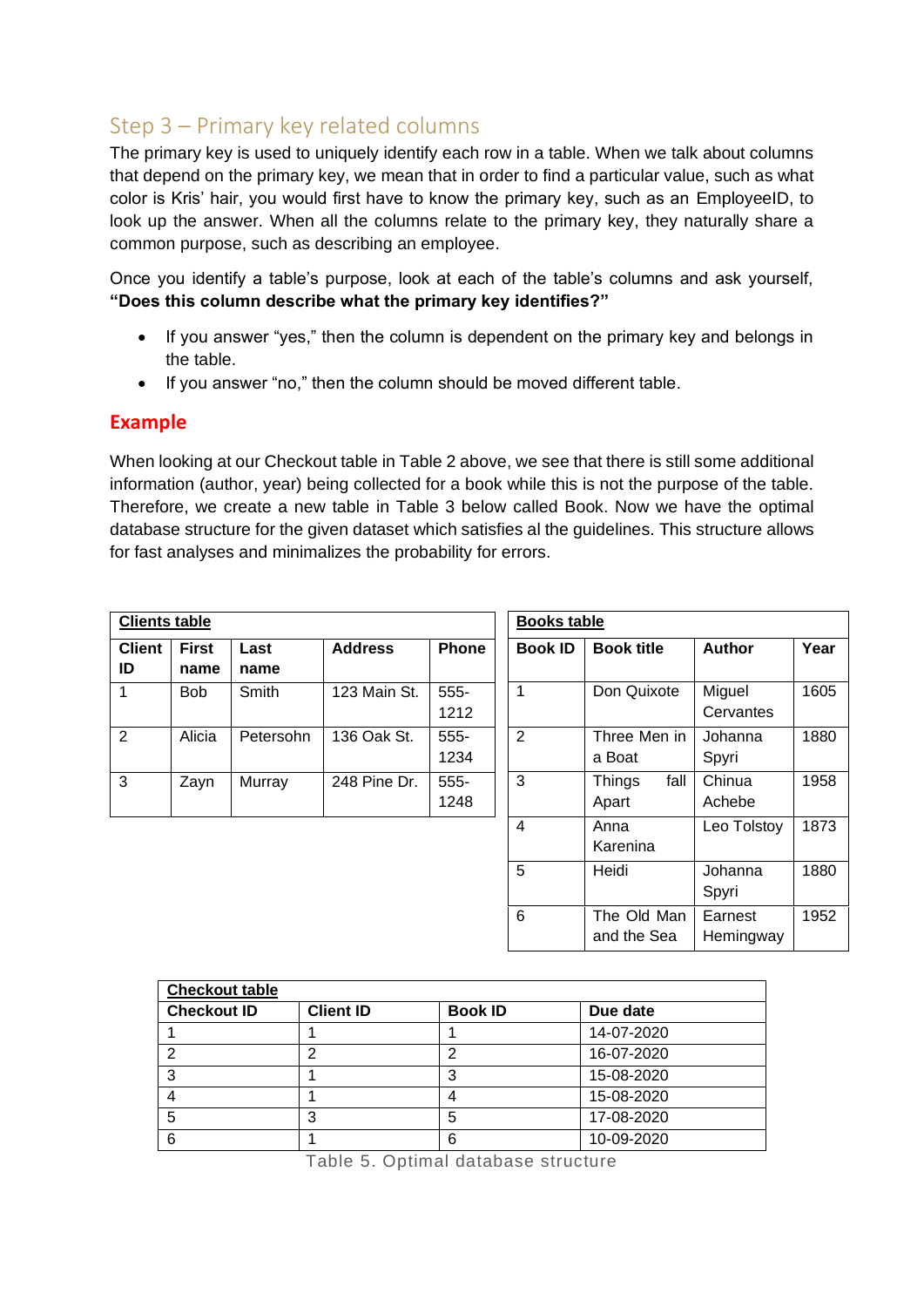## Step 4. How to still get a clear overview?

#### **Diagram**

Imagine there are many different tables in your database, you might want to get a clear overview of all these tables and how they are related. We can create a diagram that illustrates these relations and shows the **primary** (\*\*) and **foreign** (\*) keys. Foreign keys are primary keys from another table, such as Client ID in the Checkout table. This is especially handy if you are collecting a lot of columns in many different tables.



Figure 1. Relational Database Diagram

#### **Overview table**

Even though the table structure in Table 5 is the best version of how to structure your database, it is unclear to see in one blink which client has lend which book in the Checkout table. Therefore, it is not necessarily a bad thing to have one table that contains all the relevant information. However, instead of manually filling in this information, it is possible to link it to the Books or Clients table in such a way that it is automatically updated in all present and past fields when something changes in any the underlying tables.

#### **Excel Example**

Imagine the Clients table, Books table and Checkout table are all different sheets in Excel and you would like to have a readable overview of the checkout table.

| C <sub>2</sub> | $f_x$<br>÷<br>=VLOOKUP(B2;'Clients table'!\$A\$2:\$E\$4;2;FALSE)<br>$\times$<br>$\overline{\phantom{a}}$<br>$\checkmark$ |                  |                          |                         |    |                           |           |   |  |  |  |  |
|----------------|--------------------------------------------------------------------------------------------------------------------------|------------------|--------------------------|-------------------------|----|---------------------------|-----------|---|--|--|--|--|
|                | A                                                                                                                        | B                |                          | D                       | Ε  |                           | G         | ۲ |  |  |  |  |
|                | <b>Checkout ID</b>                                                                                                       | <b>Client ID</b> | <b>Client First name</b> | <b>Client Last name</b> |    | <b>Book ID Book Title</b> | Due date  |   |  |  |  |  |
|                |                                                                                                                          |                  | <b>Bob</b>               | Smith                   |    | Don Quixote               | 14-7-2020 |   |  |  |  |  |
|                |                                                                                                                          |                  | Alicia                   | Petersohn               |    | Three Men in a Boat       | 16-7-2020 |   |  |  |  |  |
|                |                                                                                                                          |                  | <b>Bob</b>               | Smith                   |    | <b>Things fall Apart</b>  | 15-8-2020 |   |  |  |  |  |
|                |                                                                                                                          |                  | <b>Bob</b>               | Smith                   |    | Anna Kareninal            | 15-8-2020 |   |  |  |  |  |
| 6              |                                                                                                                          |                  | Zayn                     | Murray                  |    | Heidi                     | 17-8-2020 |   |  |  |  |  |
|                |                                                                                                                          |                  | <b>Bob</b>               | Smith                   | 61 | The Old Man and the Seal  | 10-9-2020 |   |  |  |  |  |
| $\bullet$      |                                                                                                                          |                  |                          | <b>FO</b>               |    |                           |           |   |  |  |  |  |

Figure 2. Overview table (in Excel)

As you can see, there is a formula used to display the name of the client and the book title. This is a very practical formula which will be explained below. By using this formula, we can make changes in the 'Books table' and the 'Clients table' which will be automatically updated in this overview list. However, if you have a lot of data this can be a very time consuming formula. Therefore you can best use this if it doesn't affect your core tasks in Excel. If it does affect your tasks and you have an enormous amount of data, it might be an idea to look further into database management systems such as MySQl, PostgreSQL or MongoDB.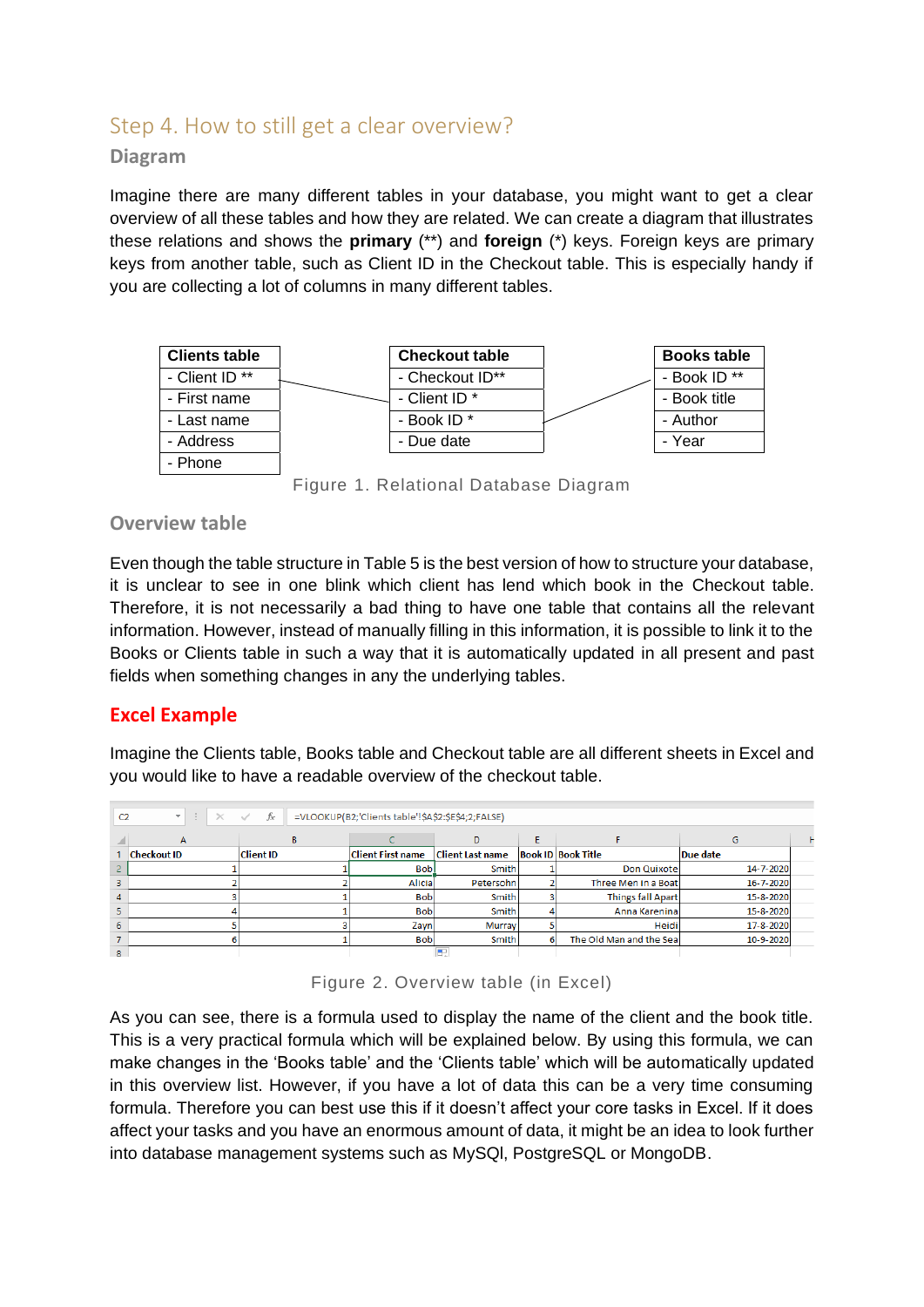- Formula used in this case: =VLOOKUP(B2;'Clients table'!\$A\$2:\$E\$4;2;FALSE)
- Syntax
	- =VLOOKUP (value, table, col\_index, [range\_lookup])
		- $\circ$  value The value to look for in the first column (primary key) of a table.
		- $\circ$  table The table from which to retrieve a value.
		- $\circ$  col index The column in the table from which to retrieve a value. In the example above column A is 1, Column B is 2, etc.
		- $\circ$  range\_lookup [optional] TRUE = approximate match (default). FALSE = exact match.

## Preparing data for analysis

When your data is clean and structured, we have created some tools for you to explore your data with. However, since machines can't handle text very well, we have to make some small adaptions to get the most interesting insights of your data. This is a slight summary of the steps above, with some added steps.

Make sure that your are using a copy of the original dataset so you don't make any changes in your original data.

## Step 1 – Check for missing values

Open your data in Excel and check if every cell contains information in your data. Is there a column that contains many missing values?

- Try filling the empty cells with the right information
- Is the information unknown, but the column relevant? You can fill with 0 or the average.
	- $\circ$  Does one of the columns contain a lot of empty values, but you want to know whether the information is present or not? For example, you want to know whether a client has a website yes or no, you can add a column "Website available?". If there is a website you can fill in the value 1, if not you fill in 0. By doing so, you handle your missing data perfectly and still get more information out of the available data.
- Is the information unknown, but the column not relevant? Such as description of a product. You can delete the column.

## Step 2 – Check for inconsistencies

Is the collected data consistent?

- Are phone numbers written the same way?  $(+31 61042455$  vs. 06 11042455)
- Is categorical data collected consistently? E.g. you can't have Mortimer WE and Mortimer West End, this should be the same.

 $\circ$  You can check the unique values in Excel by using the formula =SORT(UNIQUE(column)). This can help to find your inconsistencies and clean up your data.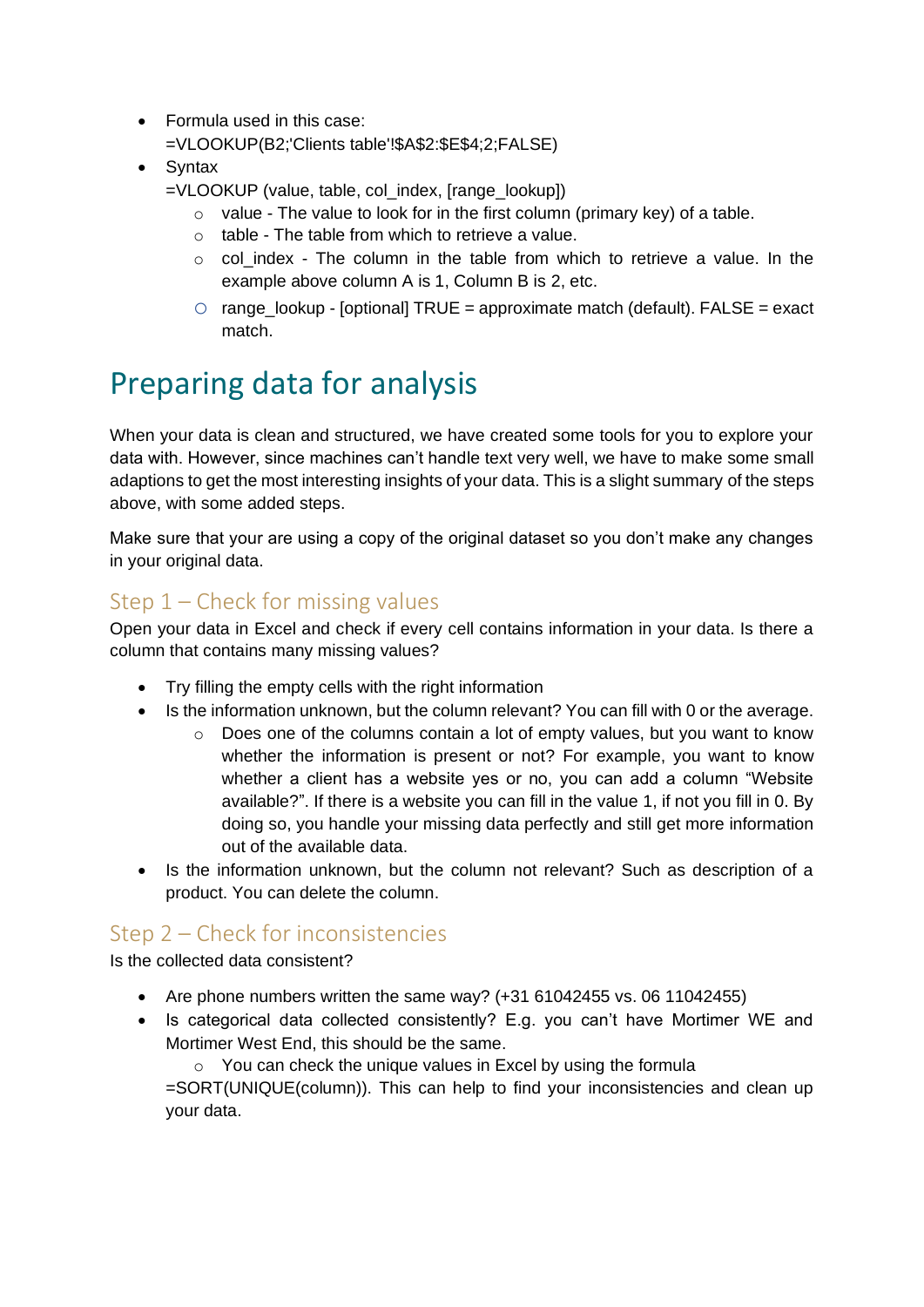## Step 3 – Create as much numerical values as possible

As said before, computers have a hard time with handling text to analyse patterns. For example, if you want to predict the price of a product, the total description of the product is not very useful. What we, however, can ask is whether there is a description or not. This question immediately translates to a true or false answer, which can be written in numbers as 0 (false) and 1 (true).

For categorical values, such as countries, brands, or gender, the column often contains text values such as Netherlands, Apple, or Female. Again this is hard to understand for a computer. However, it is also possible to transform the data to numerical values such as above. This time we ask ourselves the question "Do they live in the Netherlands?", "Is the brand Apple?", "Is the gender female?". The answer to these questions is again false (0) or true (1). An example of how to translate these countries to 0 or 1 in Excel is elaborated below.

#### **Excel example**

| <b>B2</b> | $\mathbf{v}$ .<br>$\mathbb{R}^n$                                                                           | $\checkmark$<br>$\times$ | fx          | $=IF(A2=K2;1;0)$ |   |   |          |   |   |   |                       |   |   |
|-----------|------------------------------------------------------------------------------------------------------------|--------------------------|-------------|------------------|---|---|----------|---|---|---|-----------------------|---|---|
|           | A                                                                                                          | B                        | c           | D                | E | F | G        | H | T | J | $\mathsf{K}$          | L | M |
|           | Original column   Country_BE   Country_DK   Country_FR   Country_GE   Country_NL   Country_SW   Country_UK |                          |             |                  |   |   |          |   |   |   |                       |   |   |
| 2         | Germany                                                                                                    |                          |             |                  |   |   |          |   |   |   | <b>Belgium</b>        |   |   |
| 3         | <b>United Kingdom</b>                                                                                      |                          | 0           | 0                | 0 |   |          |   |   |   | <b>Denmark</b>        |   |   |
| 4         | France                                                                                                     |                          | n           |                  | o |   |          |   |   |   | France                |   |   |
| 5         | France                                                                                                     |                          | 0           |                  | 0 |   |          |   |   |   | Germany               |   |   |
| 6         | Denmark                                                                                                    |                          |             | o                | 0 |   |          |   |   |   | <b>Netherlands</b>    |   |   |
|           | Sweden                                                                                                     |                          | 0           | 0                | 0 |   |          |   |   |   | Sweden                |   |   |
|           | 8 Netherlands                                                                                              |                          | 0           | 0                | 0 |   |          |   |   |   | <b>United Kingdom</b> |   |   |
|           | 9 United Kingdom                                                                                           |                          | $\Omega$    | 0                | 0 |   |          |   |   |   |                       |   |   |
|           | 10 Sweden                                                                                                  |                          | $\mathbf 0$ | 0                | 0 |   |          |   |   |   |                       |   |   |
|           | 11 Germany                                                                                                 |                          | 0           | 0                |   |   |          |   |   |   |                       |   |   |
|           | 12 France                                                                                                  |                          | $\Omega$    |                  | 0 |   |          |   |   |   |                       |   |   |
|           | 13 Belgium                                                                                                 |                          | $\mathbf 0$ | 0                | 0 |   |          |   |   |   |                       |   |   |
|           | 14 France                                                                                                  |                          | $\Omega$    |                  | 0 |   |          |   |   |   |                       |   |   |
|           | 15 Belgium                                                                                                 |                          | $\mathbf 0$ | 0                | 0 |   |          |   |   |   |                       |   |   |
|           | 16 France                                                                                                  |                          | 0           |                  | 0 |   |          |   |   |   |                       |   |   |
|           | 17 United Kingdom                                                                                          |                          | 0           | 0                | o |   |          |   |   |   |                       |   |   |
|           | 18 Netherlands                                                                                             |                          | $\mathbf 0$ | 0                | 0 |   |          |   |   |   |                       |   |   |
|           | 19 Belgium                                                                                                 |                          | $\mathbf 0$ | $\mathbf{0}$     | 0 |   |          |   |   |   |                       |   |   |
|           | 20 Germany                                                                                                 | $\mathbf{0}$             | 0           | $\mathbf{0}$     | 1 | O | $\Omega$ | O |   |   |                       |   |   |

On the left in Column A we see the original column. Each row denotes a client and the values in column A tell us where the customer is from.

On the right in Column K we see a list of unique values of the country column (A), which is the original column.

• This unique list is retrieved by the formula =  $SORT(UNIQUE(A2:A20))$ 

The columns B to H indicate whether the client from this row is from one of those countries. Thus column B asks the question "Is this customer from Belgium or not?"

• The used formula is  $=IF(A2=K2;1;0)$ , which translates to: If the value in A2 (the original country column, in this case Germany) is equal to the value in K2 (which is Belgium), write down 1, if they are not equal write down 0.

\_\_\_\_\_\_\_\_\_\_\_\_\_\_\_\_\_\_\_\_\_\_\_\_\_\_\_\_\_\_\_\_\_\_\_\_\_\_\_\_\_\_\_\_\_\_\_\_\_\_\_\_\_\_\_\_\_\_\_\_\_\_\_\_\_\_\_\_

• Can you figure out the formula that would be in cell F10?